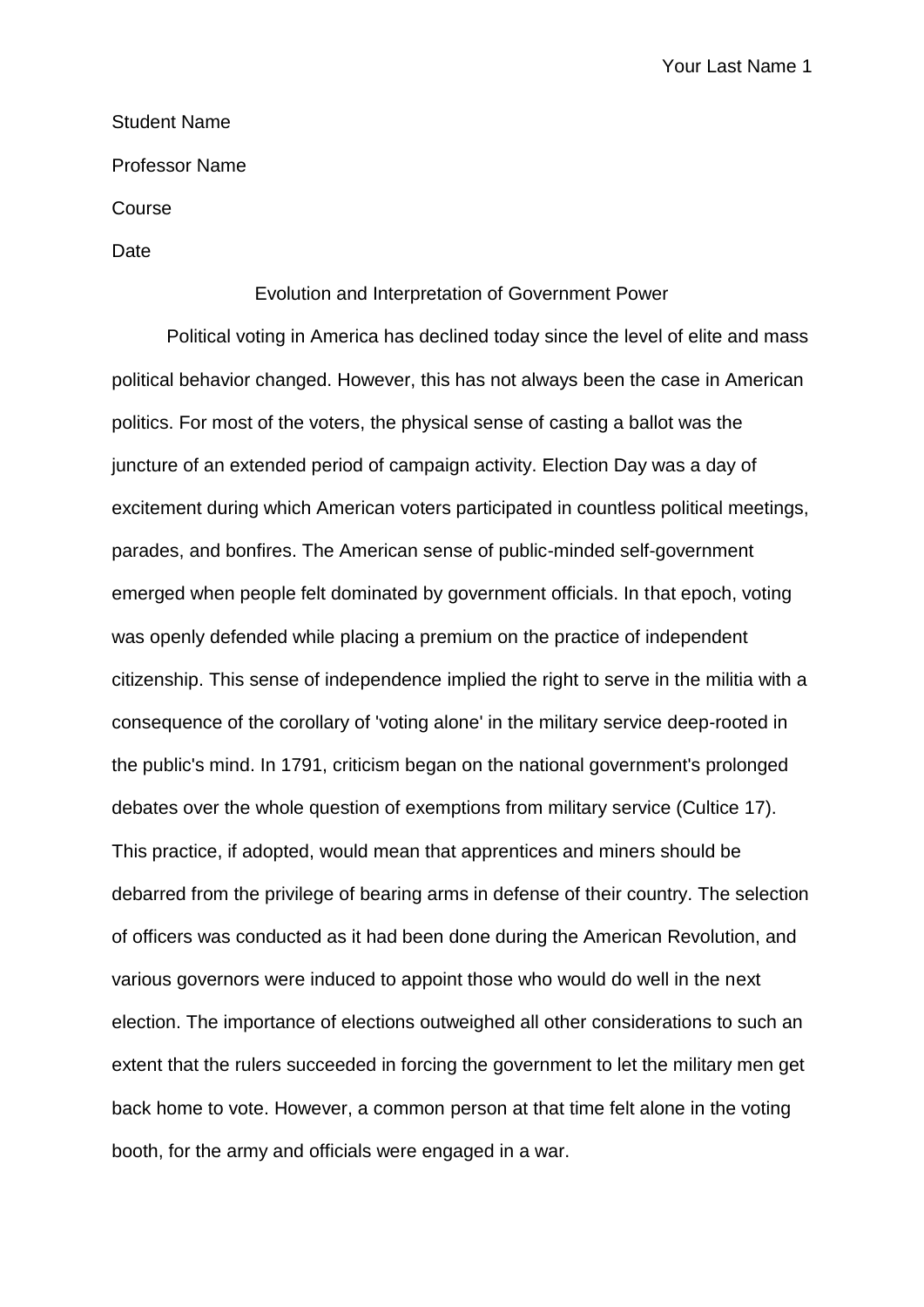The sense of public mindedness can be recaptured if people are given the freedom to politicize or control the uncertainty in American politics. This uncertainty arises when the same President is reelected, as well as with respect to the President's ability to achieve public policy goals. One of the political problems facing the nation was the fact that too many members of Congress became impatient when something they wanted to be done was not achieved at once. To get an instant action, they sought ways to circumvent the Constitution. They were convinced that the proposal sent by Senator Kennedy to each member of the Senate was a clear evasion of the Constitution. Getting away from the constitutional government was just like opening the door to the loss of individual liberty. Therefore, government frame-setters created a representative system in order to protect individual democracy not limited to the government but to the public-minded character. In the course of creation, the government later realized that through this fragmentation the power only shifted from the frame-setters to the office-holders. Therefore, a reflection of more fundamental transformations in economic structures and social relationships began to shape up the pivotal arena where the battles over the future of the republic started. The representative system they created draw distinct lines between the defenders of equality and injustice and the forces of privilege and self-interest, which means between moral democracy and dishonest politicians. However, this picture dominated accounts of the political history of the old age where parliamentary and presidential systems supported autocracy. American government powers had never been as corrupted as they were at that stage, and reformers, professional administrators, and technical experts always had significant authority and impact on decision-making processes (Goebel 25). Hence, the party mobilization and the fragmentation provided efficient but dominant means for developing and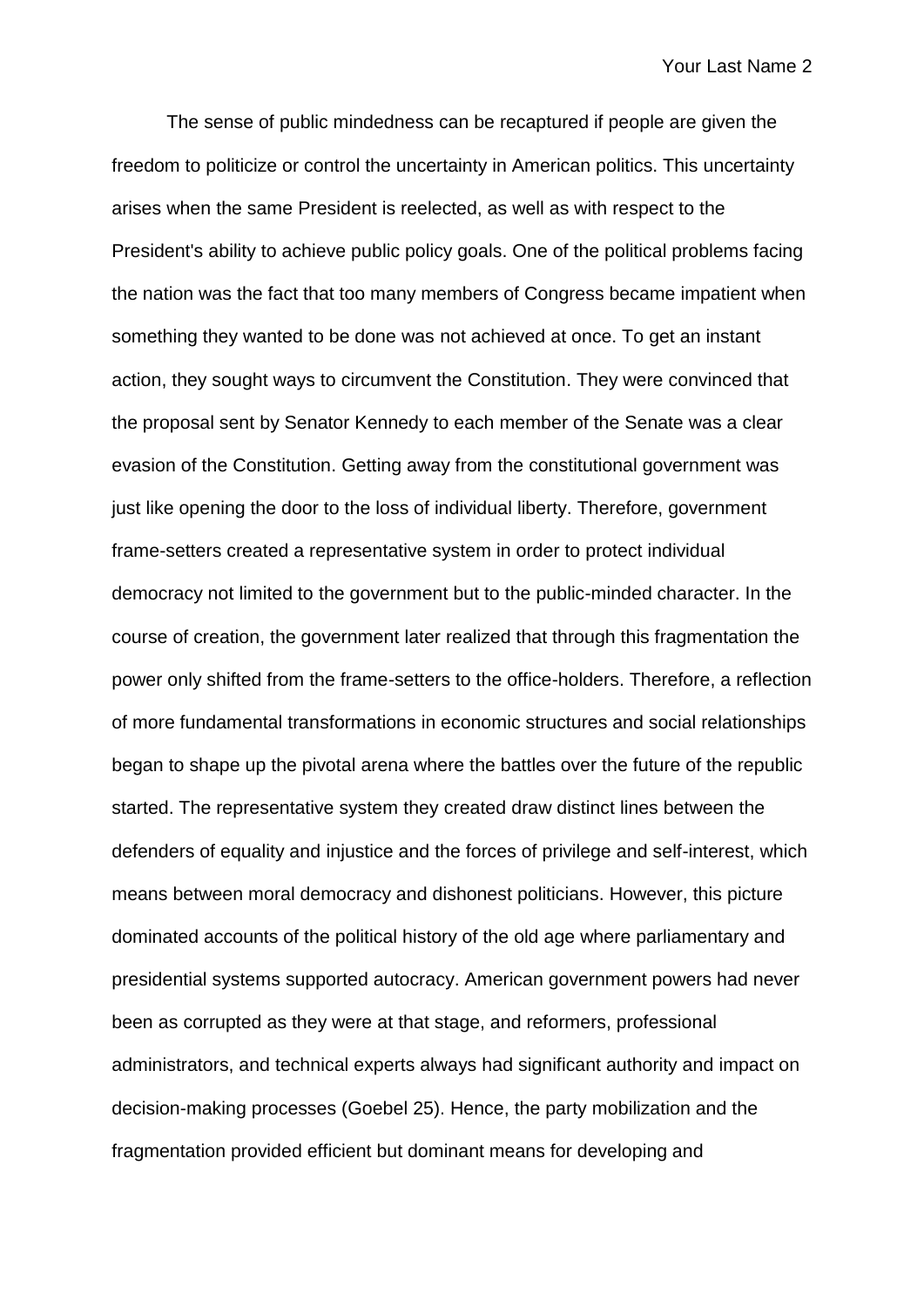institutionalizing democracy, after which it became evident that fiscal and economic policies conducted by machine politicians and upper-class officials did not substantially differ from each other.

The fragmentation of the government framework led divisions and uncertainty in the American politics but remained unable immediately to form political parties. However, the exercise of public power by the end of the eighteenth century emerged in political differences concerned with the Federal role of the Government. Thus, by 1800, the first national parties, the Federalists and Republicans, were formed in Congress (Lees et al. 70). The politicians who organized those parties realized that being democratic, the Constitution fragmented political power within and among the institutions as a mechanism for controlling political choices.

By fragmenting the government structure, the framers of our Government initiated a new transformation that was hindered by the executive and judicial power. This transformation profoundly disoriented formerly successful party leaders and activists entrenched in the "old" politics and acting under the rules of the old electoral order (Libey 50). It should have been proven disastrous, shunned by leaders and voters alike, but instead, through these strategies, it was gained a place on the Democratic ticket. At first being dismissed by some people as anomalies, these achievements became models for the future American politics. Thus, the world of American elections changed.

Nowadays, our youth are so much fatigued by the contemporary political scenario and, in the name of democracy, are no longer alone in the voting booth. What we witness is the governmental interest supporting elections. Besides, every new election has its economic benefits. Representative elites argue that the federal courts are also capable of threatening the individual's liberties. However, Congress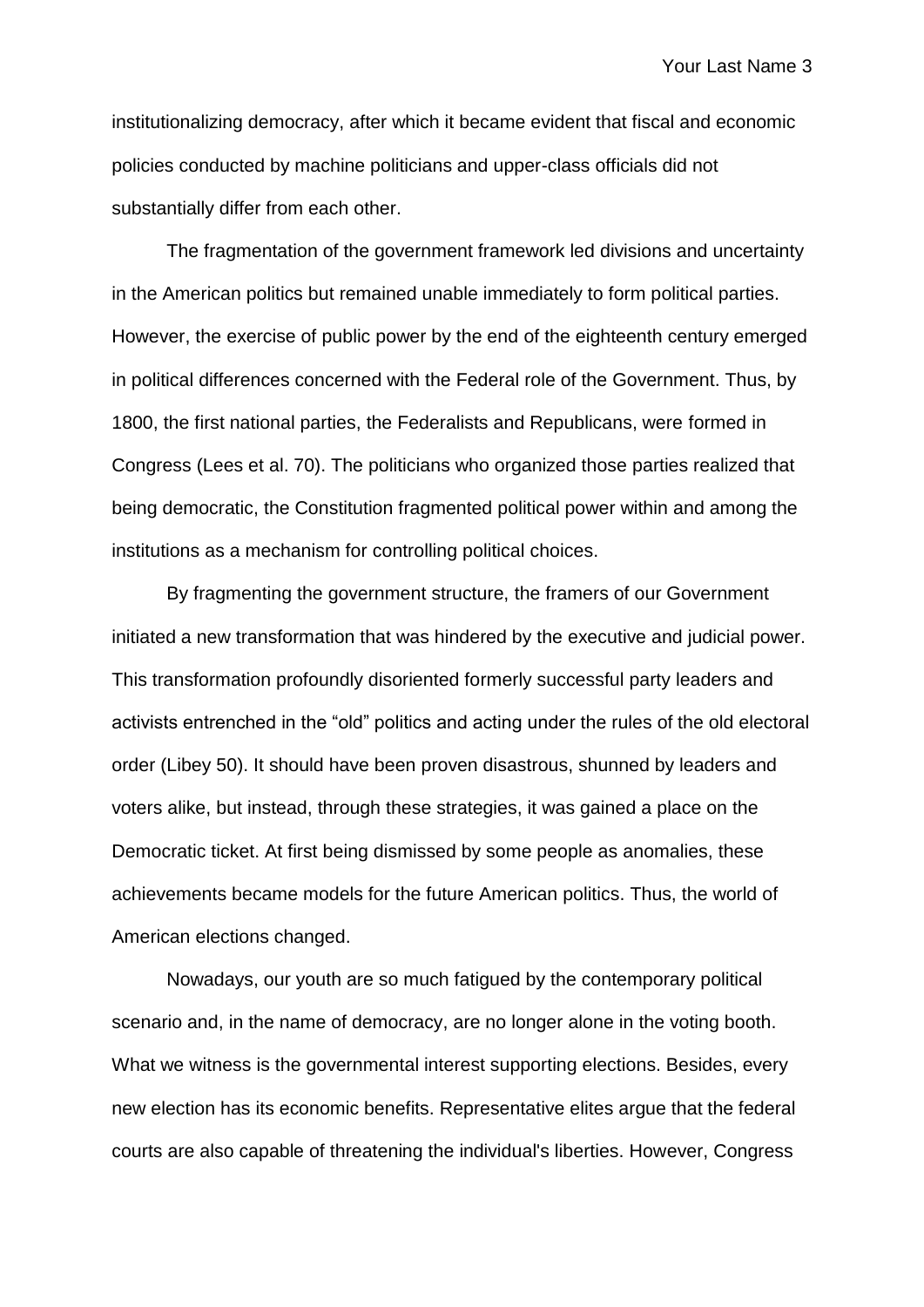and the President have ample disciplinary powers over the Federal Judiciary. Thus, the American political system represents a careful balance between democratic norms and constitutional limitations on authoritarian impulses. Rather than existing as a deviant institution, the federal courts appear to be an essential element in the liberal democracy. Even a due process does not guarantee an access to a federal court in order to vindicate constitutional claims (Keynes and Miller 7). Thus, the legislation that alters or threatens the delicate balance of governmental power is constitutionally suspect.

We have been in a deadlock where recapturing the sense of public mindedness is challenging but not impossible. The political corruption for which we have witnessed has not only focused on fraudulent acts that distorted election results but also on electioneering techniques, such as campaign expenditures, vote buying, and so on. These campaign practices are responsible for distorting the image in public eyes because these practices have offended observers who thought that voters should cast their vote strictly based on the issues involved in a campaign. There is a need to regain public confidence in seeing a thriving democracy but an impartial judiciary stands ready to enforce the rules of the political game and restore equilibrium to the political system.